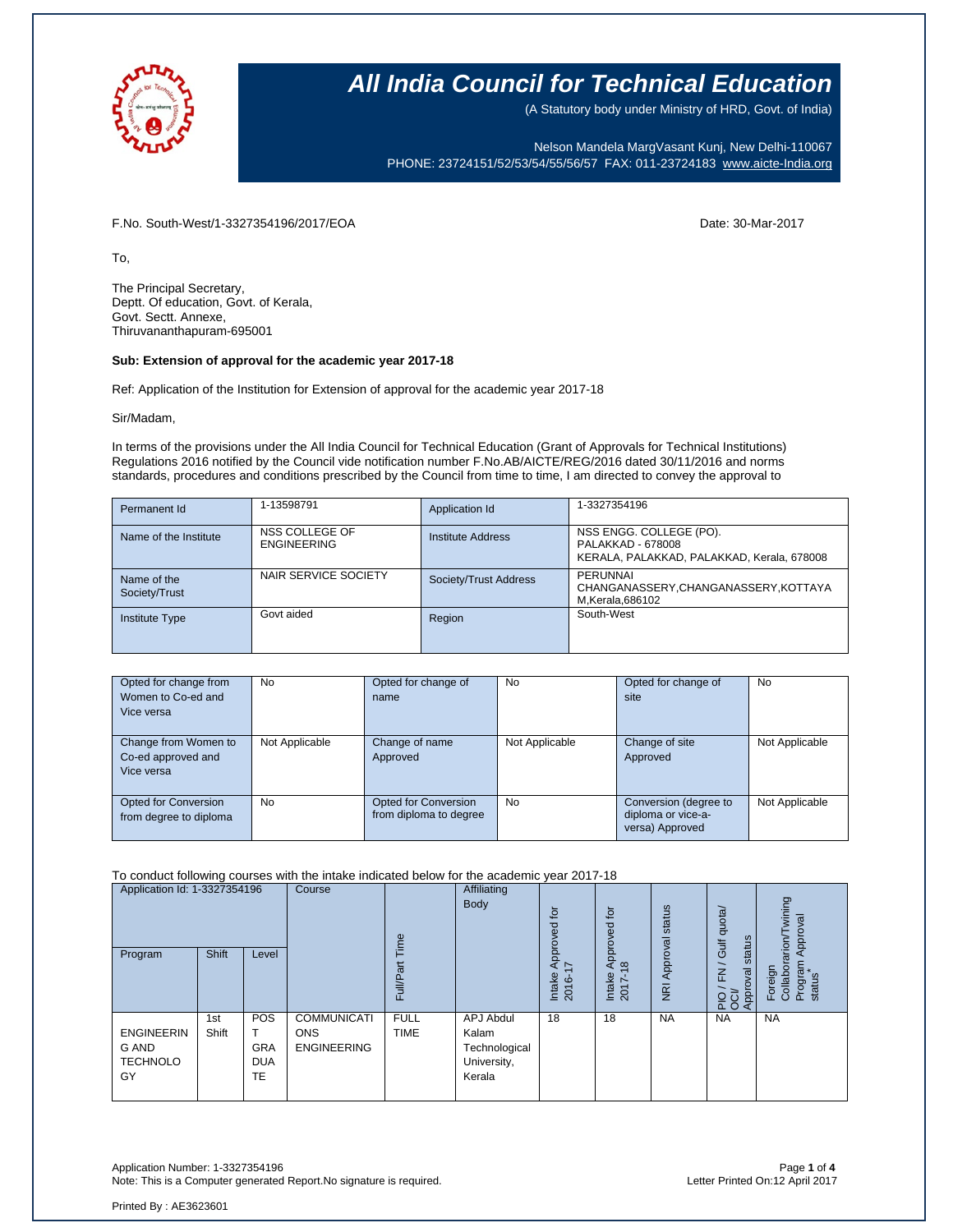

(A Statutory body under Ministry of HRD, Govt. of India)

Nelson Mandela MargVasant Kunj, New Delhi-110067 PHONE: 23724151/52/53/54/55/56/57 FAX: 011-23724183 [www.aicte-India.org](http://www.aicte-india.org/)

| <b>ENGINEERIN</b><br><b>G AND</b><br><b>TECHNOLO</b><br>GY | 1st<br>Shift | POS<br>$\mathsf{T}$<br><b>GRA</b><br><b>DUA</b><br><b>TE</b> | <b>COMPUTER</b><br><b>INTEGRATED</b><br><b>MANUFACTURI</b><br>ΝG              | <b>FULL</b><br><b>TIME</b> | <b>APJ Abdul</b><br>Kalam<br>Technological<br>University,<br>Kerala | 18  | 18  | <b>NA</b> | <b>NA</b> | <b>NA</b> |
|------------------------------------------------------------|--------------|--------------------------------------------------------------|-------------------------------------------------------------------------------|----------------------------|---------------------------------------------------------------------|-----|-----|-----------|-----------|-----------|
| <b>ENGINEERIN</b><br>G AND<br><b>TECHNOLO</b><br>GY        | 1st<br>Shift | POS<br>T<br>GRA<br><b>DUA</b><br>TE                          | <b>COMPUTER</b><br><b>SCIENCE AND</b><br><b>ENGINEERING</b>                   | <b>FULL</b><br><b>TIME</b> | <b>APJ Abdul</b><br>Kalam<br>Technological<br>University,<br>Kerala | 18  | 18  | <b>NA</b> | <b>NA</b> | <b>NA</b> |
| <b>ENGINEERIN</b><br>G AND<br><b>TECHNOLO</b><br>GY        | 1st<br>Shift | POS<br>T<br>GRA<br><b>DUA</b><br>TE                          | <b>INSTRUMENTA</b><br><b>TION AND</b><br>CONTROL<br><b>ENGINEERING</b>        | <b>FULL</b><br><b>TIME</b> | <b>APJ Abdul</b><br>Kalam<br>Technological<br>University,<br>Kerala | 18  | 18  | <b>NA</b> | <b>NA</b> | <b>NA</b> |
| <b>ENGINEERIN</b><br><b>G AND</b><br><b>TECHNOLO</b><br>GY | 1st<br>Shift | POS<br>T.<br>GRA<br><b>DUA</b><br>TE                         | <b>POWER</b><br><b>ELECTRONICS</b>                                            | <b>FULL</b><br><b>TIME</b> | <b>APJ Abdul</b><br>Kalam<br>Technological<br>University,<br>Kerala | 18  | 18  | <b>NA</b> | <b>NA</b> | <b>NA</b> |
| <b>ENGINEERIN</b><br><b>G AND</b><br><b>TECHNOLO</b><br>GY | 1st<br>Shift | POS<br>T<br>GRA<br><b>DUA</b><br>TE                          | <b>STRUCTURAL</b><br><b>ENGINEERING</b>                                       | <b>FULL</b><br><b>TIME</b> | <b>APJ Abdul</b><br>Kalam<br>Technological<br>University,<br>Kerala | 18  | 18  | <b>NA</b> | <b>NA</b> | <b>NA</b> |
| <b>ENGINEERIN</b><br><b>G AND</b><br><b>TECHNOLO</b><br>GY | 1st<br>Shift | <b>UND</b><br>ER<br>GRA<br><b>DUA</b><br>TE                  | <b>CIVIL</b><br><b>ENGINEERING</b>                                            | <b>FULL</b><br><b>TIME</b> | <b>APJ Abdul</b><br>Kalam<br>Technological<br>University,<br>Kerala | 120 | 120 | <b>NA</b> | <b>NA</b> | <b>NA</b> |
| <b>ENGINEERIN</b><br><b>G AND</b><br><b>TECHNOLO</b><br>GY | 1st<br>Shift | <b>UND</b><br>ER<br>GRA<br><b>DUA</b><br>TE                  | <b>COMPUTER</b><br><b>SCIENCE AND</b><br><b>ENGINEERING</b>                   | <b>FULL</b><br><b>TIME</b> | <b>APJ Abdul</b><br>Kalam<br>Technological<br>University,<br>Kerala | 60  | 60  | <b>NA</b> | <b>NA</b> | <b>NA</b> |
| <b>ENGINEERIN</b><br><b>G AND</b><br><b>TECHNOLO</b><br>GY | 1st<br>Shift | <b>UND</b><br>ER<br>GRA<br><b>DUA</b><br>TE                  | <b>ELECTRICAL</b><br><b>AND</b><br><b>ELECTRONICS</b><br><b>ENGINEERING</b>   | <b>FULL</b><br><b>TIME</b> | <b>APJ Abdul</b><br>Kalam<br>Technological<br>University,<br>Kerala | 120 | 120 | <b>NA</b> | <b>NA</b> | <b>NA</b> |
| <b>ENGINEERIN</b><br>G AND<br><b>TECHNOLO</b><br>GY        | 1st<br>Shift | <b>UND</b><br>ER<br><b>GRA</b><br><b>DUA</b><br>TE.          | <b>ELECTRONICS</b><br>&<br><b>COMMUNICATI</b><br>ON ENGG                      | <b>FULL</b><br><b>TIME</b> | <b>APJ Abdul</b><br>Kalam<br>Technological<br>University,<br>Kerala | 90  | 90  | <b>NA</b> | <b>NA</b> | <b>NA</b> |
| <b>ENGINEERIN</b><br>G AND<br><b>TECHNOLO</b><br>GY        | 1st<br>Shift | <b>UND</b><br>ER<br><b>GRA</b><br><b>DUA</b><br>TE.          | <b>INSTRUMENTA</b><br><b>TION AND</b><br><b>CONTROL</b><br><b>ENGINEERING</b> | <b>FULL</b><br><b>TIME</b> | <b>APJ Abdul</b><br>Kalam<br>Technological<br>University,<br>Kerala | 60  | 60  | <b>NA</b> | <b>NA</b> | <b>NA</b> |

Application Number: 1-3327354196 Page **2** of **4** Note: This is a Computer generated Report. No signature is required.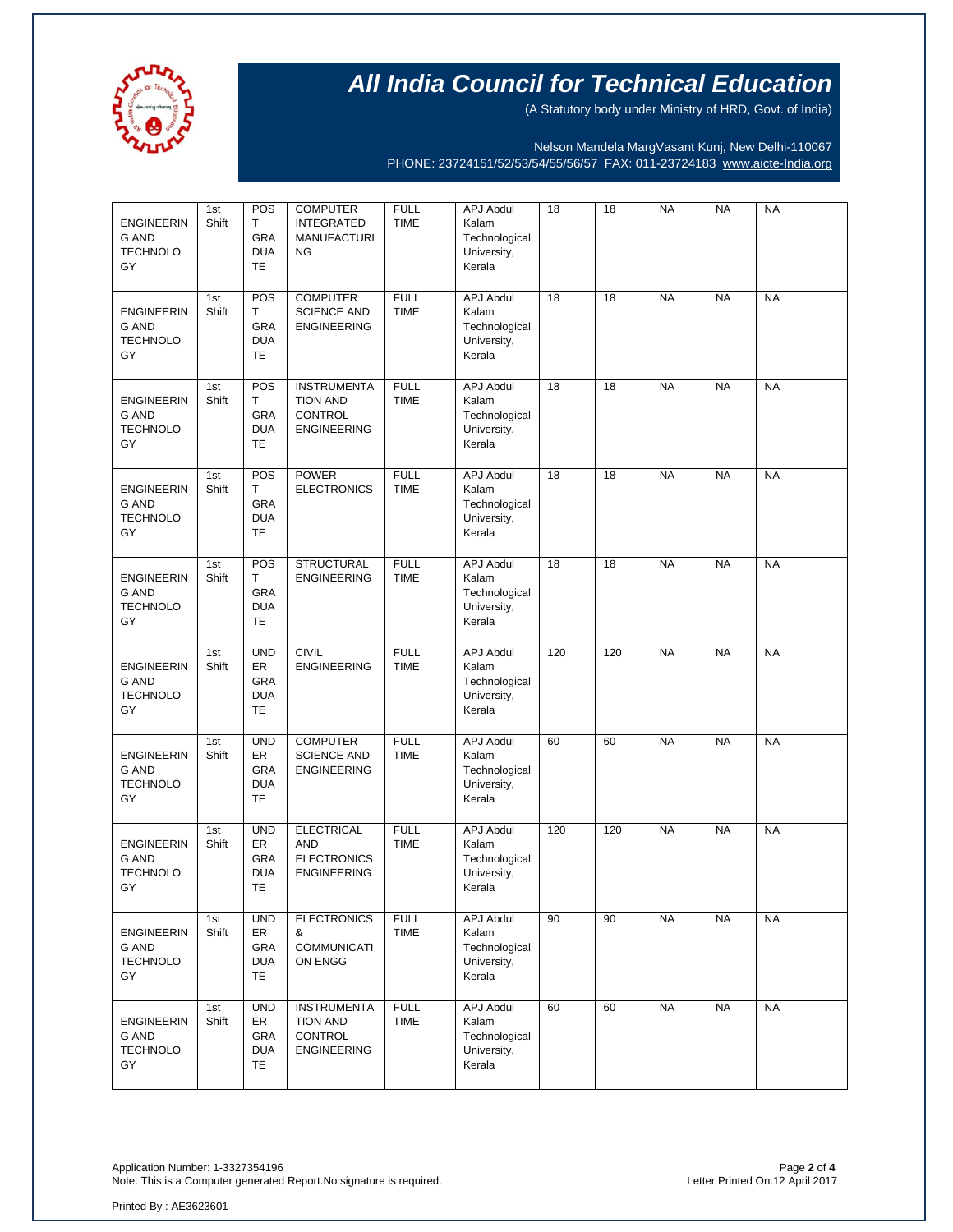

(A Statutory body under Ministry of HRD, Govt. of India)

Nelson Mandela MargVasant Kunj, New Delhi-110067 PHONE: 23724151/52/53/54/55/56/57 FAX: 011-23724183 [www.aicte-India.org](http://www.aicte-india.org/)

| <b>ENGINEERIN</b> | 1st<br>Shift | <b>UND</b><br>ER | MECHANICAL<br><b>ENGINEERING</b> | <b>FULL</b><br><b>TIME</b> | APJ Abdul<br>Kalam | 120 | 120 | <b>NA</b> | <b>NA</b> | <b>NA</b> |
|-------------------|--------------|------------------|----------------------------------|----------------------------|--------------------|-----|-----|-----------|-----------|-----------|
| <b>G AND</b>      |              | <b>GRA</b>       |                                  |                            | Technological      |     |     |           |           |           |
| <b>TECHNOLO</b>   |              | <b>DUA</b>       |                                  |                            | University,        |     |     |           |           |           |
| GY                |              | TE               |                                  |                            | Kerala             |     |     |           |           |           |
|                   |              |                  |                                  |                            |                    |     |     |           |           |           |

The above mentioned approval is subject to the condition that

NSS COLLEGE OF ENGINEERING

shall follow and adhere to the Regulations, guidelines and directions issued by AICTE from time to time and the undertaking / affidavit given by the institution along with the application submitted by the institution on portal.

In case of any differences in content in this Computer generated Extension of Approval Letter, the content/information as approved by the Executive Council / General Council as available on the record of AICTE shall be final and binding.

Strict compliance of Anti-Ragging Regulation:- Approval is subject to strict compliance of provisions made in AICTE Regulation notified vide F. No. 37-3/Legal/AICTE/2009 dated July 1, 2009 for Prevention and Prohibition of Ragging in Technical Institutions. In case Institution fails to take adequate steps to Prevent Ragging or fails to act in accordance with AICTE Regulation or fails to punish perpetrators or incidents of Ragging, it will be liable to take any action as defined under clause 9(4) of the said Regulation.

 **Note: Validity of the course details may be verified at www.aicte-india.org** 

 **Prof. A.P Mittal Member Secretary, AICTE**

### Copy to:

- **1. The Regional Officer,** All India Council for Technical Education Health Centre Building Bangalore University Campus Bangalore - 560 009, Karnataka
- **2. The Director Of Technical Education\*\*,** Kerala
- **3. The Registrar\*\*,** APJ Abdul Kalam Technological University, Kerala
- **4. The Principal / Director,**

NSS COLLEGE OF ENGINEERING NSS ENGG. COLLEGE (PO). PALAKKAD - 678008 KERALA, PALAKKAD,PALAKKAD, Kerala,678008

**5. The Secretary / Chairman,** NAIR SERVICE SOCIETY PERUNNAI CHANGANASSERY, CHANGANASSERY,KOTTAYAM, Kerala,686102

**6. Guard File(AICTE)**

Application Number: 1-3327354196 Page **3** of **4** Note: This is a Computer generated Report.No signature is required.